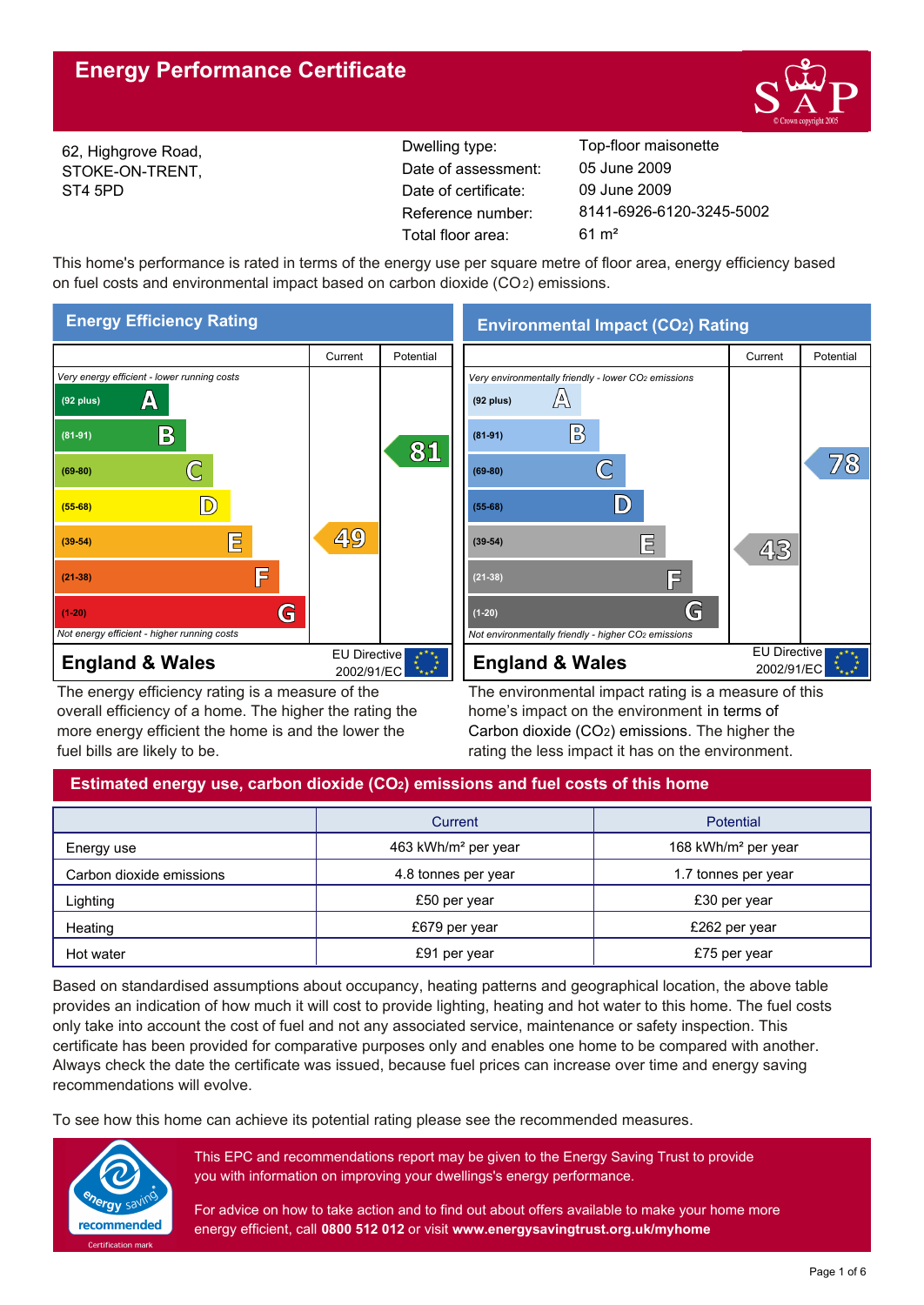## **About this document**

The Energy Performance Certificate for this dwelling was produced following an energy assessment undertaken by a qualified assessor, accredited by Elmhurst Energy Systems Ltd, to a scheme authorised by the Government. This certificate was produced using the RdSAP 2005 assessment methodology and has been produced under the Energy Performance of Buildings (Certificates and Inspections) (England and Wales) Regulations 2007 as amended. A copy of the certificate has been lodged on a national register.

| Assessor's accreditation number: | EES/005395                                                                                        |
|----------------------------------|---------------------------------------------------------------------------------------------------|
| Assessor's name:                 | Mr. Carl Baker                                                                                    |
| Company name/trading name:       | Louis Taylor                                                                                      |
| Address:                         | No 2 Etruria Office Village, Festival Park, Stoke on Trent, Staffordshire,<br>ST <sub>1</sub> 5RQ |
| Phone number:                    | 01782 260222                                                                                      |
| Fax number:                      | 01782 287874                                                                                      |
| E-mail address:                  | carl.baker@louis-taylor.co.uk                                                                     |
| Related party disclosure:        |                                                                                                   |

# **If you have a complaint or wish to confirm that the certificate is genuine**

Details of the assessor and the relevant accreditation scheme are as above. You can get contact details of the accreditation scheme from their website at www.elmhurstenergy.co.uk together with details of their procedures for confirming authenticity of a certificate and for making a complaint.

## **About the building's performance ratings**

The ratings on the certificate provide a measure of the building's overall energy efficiency and its environmental impact, calculated in accordance with a national methodology that takes into account factors such as insulation, heating and hot water systems, ventilation and fuels used. The average Energy Efficiency Rating for a dwelling in England and Wales is band E (rating 46).

Not all buildings are used in the same way, so energy ratings use 'standard occupancy' assumptions which may be different from the specific way you use your home. Different methods of calculation are used for homes and for other buildings. Details can be found at www.communities.gov.uk/epbd.

Buildings that are more energy efficient use less energy, save money and help protect the environment. A building with a rating of 100 would cost almost nothing to heat and light and would cause almost no carbon emissions. The potential ratings on the certificate describe how close this building could get to 100 if all the cost effective recommended improvements were implemented.

# **About the impact of buildings on the environment**

One of the biggest contributors to global warming is carbon dioxide. The way we use energy in buildings causes emissions of carbon. The energy we use for heating, lighting and power in homes produces over a quarter of the UK's carbon dioxide emissions and other buildings produce a further one-sixth.

The average household causes about 6 tonnes of carbon dioxide every year. Adopting the recommendations in this report can reduce emissions and protect the environment. You could reduce emissions even more by switching to renewable energy sources. In addition there are many simple everyday measures that will save money, improve comfort and reduce the impact on the environment. Some examples are given at the end of this report.

### **Visit the Government's website at www.communities.gov.uk/epbd to:**

- Find how to confirm the authenticity of an energy performance certificate
- Find how to make a complaint about a certificate or the assessor who produced it •
- Learn more about the national register where this certificate has been lodged the Government is the controller of the data on the register
- Learn more about energy efficiency and reducing energy consumption •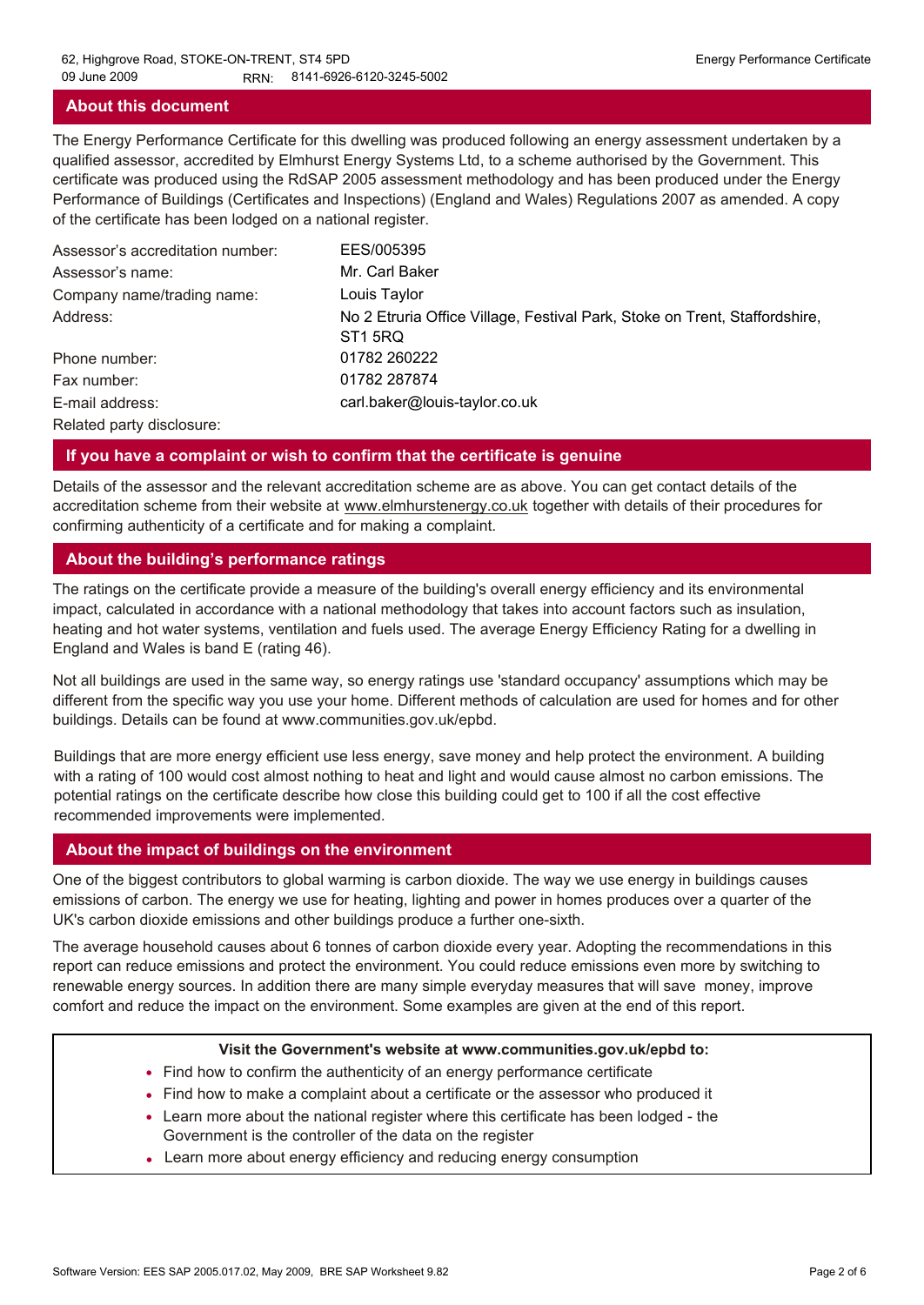62, Highgrove Road, STOKE-ON-TRENT, ST4 5PD Date of certificate:

Reference number: 8141-6926-6120-3245-5002 09 June 2009

# **Summary of this home's energy performance related features**

The following is an assessment of the key individual elements that have an impact on this home's performance rating. Each element is assessed against the following scale: Very poor / Poor / Average / Good / Very good.

| Elements                                  | Description                                    | Current performance      |               |
|-------------------------------------------|------------------------------------------------|--------------------------|---------------|
|                                           |                                                | <b>Energy Efficiency</b> | Environmental |
| Walls                                     | Cavity wall, as built, no insulation (assumed) | Poor                     | Poor          |
| Roof                                      | Pitched, no insulation                         | Very poor                | Very poor     |
| Floor                                     | (other premises below)                         |                          |               |
| <b>Windows</b>                            | Fully double glazed                            | Good                     | Good          |
| Main heating                              | Boiler and radiators, mains gas                | Good                     | Good          |
| Main heating controls                     | Programmer, TRVs and bypass                    | Poor                     | Poor          |
| Secondary heating                         | Room heaters, mains gas                        |                          |               |
| Hot water                                 | From main system                               | Good                     | Good          |
| Lighting                                  | Low energy lighting in 33% of fixed outlets    | Average                  | Average       |
| Current energy efficiency rating          |                                                | E 49                     |               |
| Current environmental impact (CO2) rating |                                                |                          | $E$ 43        |

# **Low and zero carbon energy sources**

None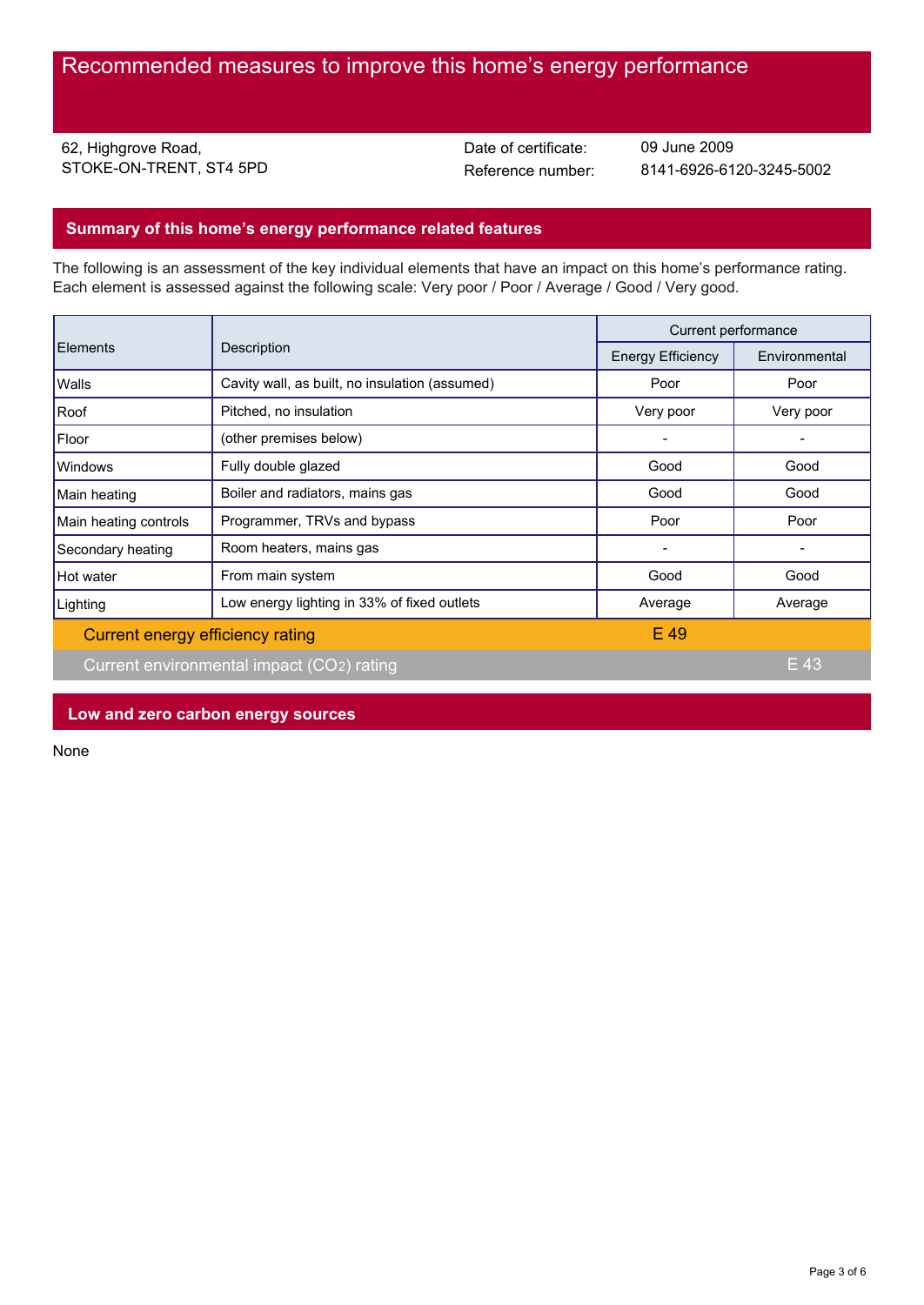# **Recommendations**

The measures below are cost effective. The performance ratings after improvement listed below are cumulative, that is they assume the improvements have been installed in the order that they appear in the table.

|                                                   | Typical savings | Performance ratings after improvement |                      |  |  |  |
|---------------------------------------------------|-----------------|---------------------------------------|----------------------|--|--|--|
| Lower cost measures (up to £500)                  | per year        | Energy efficiency                     | Environmental impact |  |  |  |
| Increase loft insulation to 270 mm<br>1           | £248            | D 66                                  | D 61                 |  |  |  |
| Cavity wall insulation<br>$\mathbf{2}$            | £143            | C 76                                  | C 74                 |  |  |  |
| Low energy lighting for all fixed outlets<br>3    | £16             | C 78                                  | C 75                 |  |  |  |
| 4 Upgrade heating controls                        | £19             | C 79                                  | C 76                 |  |  |  |
| Sub-total                                         | £426            |                                       |                      |  |  |  |
| Higher cost measures (over £500)                  |                 |                                       |                      |  |  |  |
| Replace boiler with Band A condensing boiler<br>5 | £27             | B 81                                  | C 78                 |  |  |  |
| <b>Total</b>                                      | £453            |                                       |                      |  |  |  |
| Potential energy efficiency rating                |                 | <b>B</b> 81                           |                      |  |  |  |
| Potential environmental impact (CO2) rating       |                 |                                       | C 78                 |  |  |  |

### **Further measures to achieve even higher standards**

### None

Improvements to the energy efficiency and environmental impact ratings will usually be in step with each other. However, they can sometimes diverge because reduced energy costs are not always accompanied by a reduction in carbon dioxide (CO2) emissions.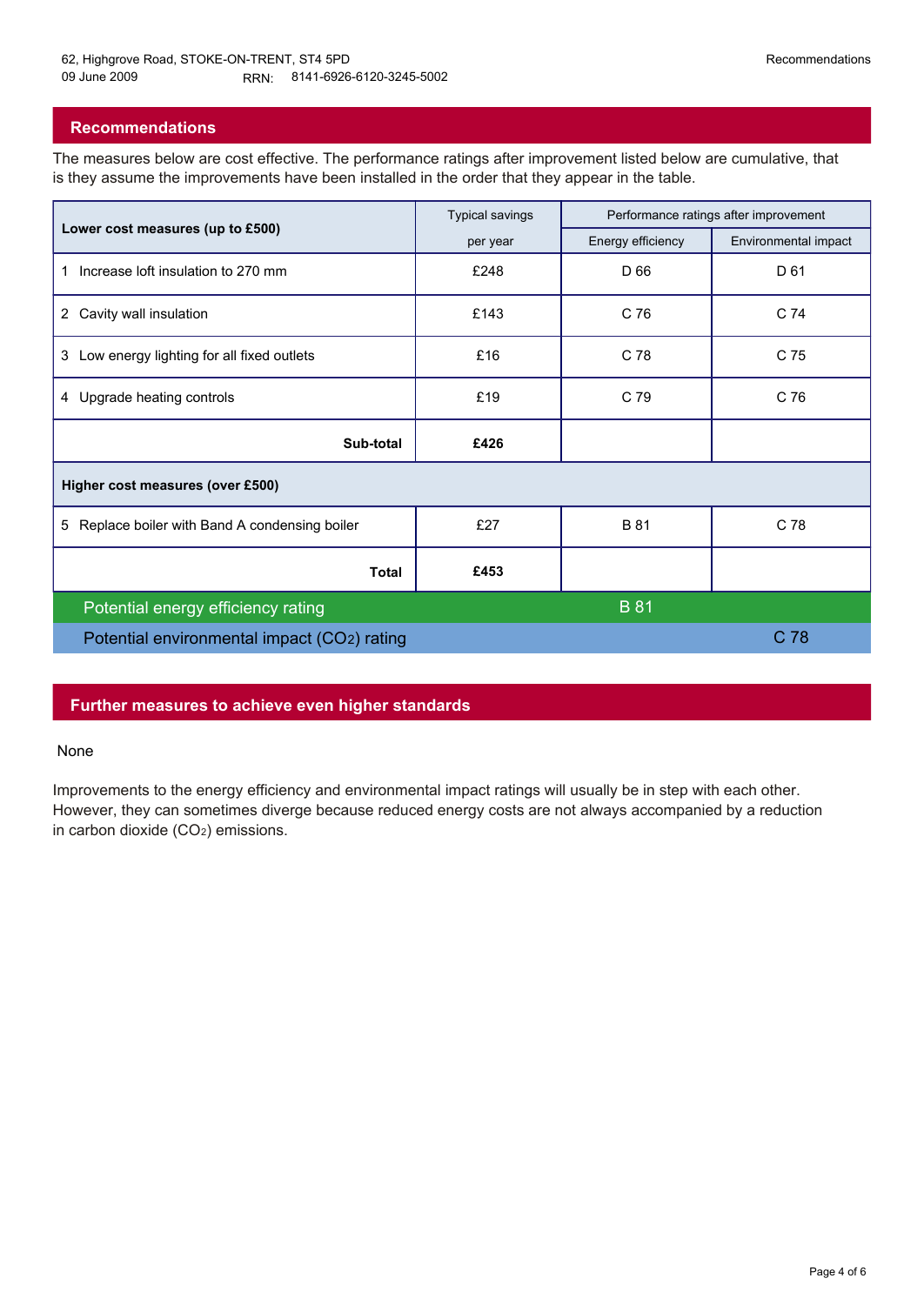## **About the cost effective measures to improve this home's energy ratings**

If you are a tenant, before undertaking any work you should check the terms of your lease and obtain approval from your landlord if the lease either requires it, or makes no express provision for such work.

### **Lower cost measures (typically up to £500 each)**

These measures are relatively inexpensive to install and are worth tackling first. Some of them may be installed as DIY projects. DIY is not always straightforward, and sometimes there are health and safety risks, so take advice before carrying out DIY improvements.

### **1 Loft insulation**

Loft insulation laid in the loft space or between roof rafters to a depth of at least 270 mm will significantly reduce heat loss through the roof; this will improve levels of comfort, reduce energy use and lower fuel bills. Insulation should not be placed below any cold water storage tank, any such tank should also be insulated on its sides and top, and there should be boarding on battens over the insulation to provide safe access between the loft hatch and the cold water tank. The insulation can be installed by professional contractors but also by a capable DIY enthusiast. Loose granules may be used instead of insulation quilt; this form of loft insulation can be blown into place and can be useful where access is difficult. The loft space must have adequate ventilation to prevent dampness; seek advice about this if unsure. Further information about loft insulation and details of local contractors can be obtained from the National Insulation Association (www.nationalinsulationassociation.org.uk).

#### **2 Cavity wall insulation**

Cavity wall insulation, to fill the gap between the inner and outer layers of external walls with an insulating material, reduces heat loss; this will improve levels of comfort, reduce energy use and lower fuel bills. The insulation material is pumped into the gap through small holes that are drilled into the outer walls, and the holes are made good afterwards. As specialist machinery is used to fill the cavity, a professional installation company should carry out this work, and they should carry out a thorough survey before commencing work to ensure that this type of insulation is suitable for this home. They should also provide a guarantee for the work and handle any building control issues. Further information about cavity wall insulation and details of local installers can be obtained from the National Insulation Association (www.nationalinsulationassociation.org.uk).

### **3 Low energy lighting**

Replacement of traditional light bulbs with energy saving recommended ones will reduce lighting costs over the lifetime of the bulb, and they last up to 12 times longer than ordinary light bulbs. Also consider selecting low energy light fittings when redecorating; contact the Lighting Association for your nearest stockist of Domestic Energy Efficient Lighting Scheme fittings.

### **4 Heating controls (room thermostat)**

The heating system should have a room thermostat to enable the boiler to switch off when no heat is required. A competent heating engineer should be asked to do this work. Insist that the thermostat switches off the boiler as well as the pump and that the thermostatic radiator valve is removed from any radiator in the same room as the thermostat.

### **Higher cost measures (typically over £500 each)**

#### **5 Band A condensing boiler**

A condensing boiler is capable of much higher efficiencies than other types of boiler, meaning it will burn less fuel to heat this property. This improvement is most appropriate when the existing central heating boiler needs repair or replacement, but there may be exceptional circumstances making this impractical. Condensing boilers need a drain for the condensate which limits their location; remember this when considering remodelling the room containing the existing boiler even if the latter is to be retained for the time being (for example a kitchen makeover). Building Regulations apply to this work, so your local authority building control department should be informed, unless the installer is registered with a competent persons scheme<sup>1</sup>, and can therefore self-certify the work for Building Regulation compliance. Ask a qualified heating engineer to explain the options.

## **About the further measures to achieve even higher standards**

Not applicable